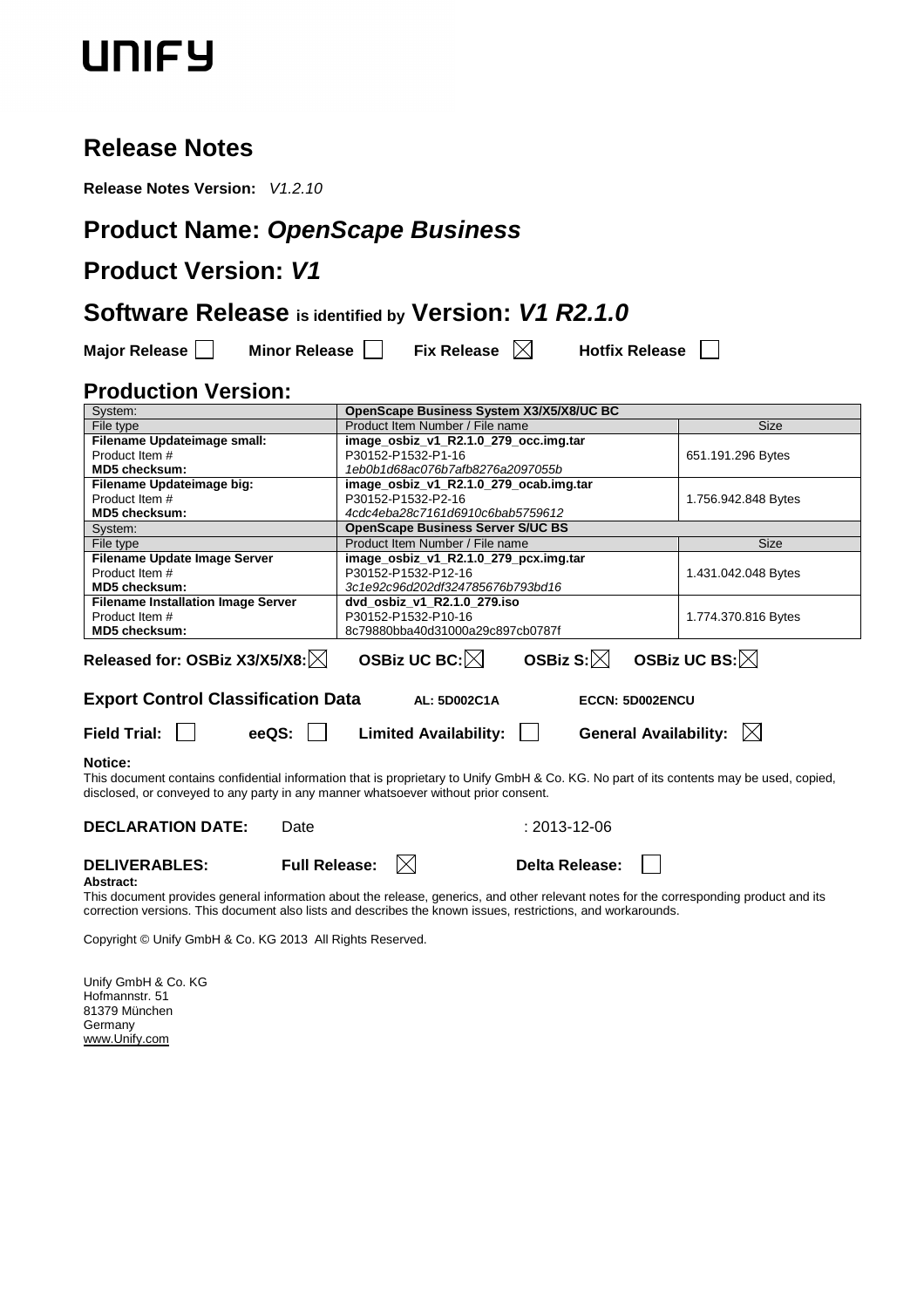# **Table of Contents**

| 1                |                                                                       |  |
|------------------|-----------------------------------------------------------------------|--|
|                  | 1.1<br>1.2                                                            |  |
| $\mathbf{2}$     |                                                                       |  |
|                  | 2.1<br>2.2<br>2.3<br>2.4<br>2.4.1<br>2.4.2<br>2.4.3<br>2.4.4<br>2.4.5 |  |
| $\mathbf{3}$     |                                                                       |  |
|                  | 3.1<br>311<br>3.2                                                     |  |
| $\blacktriangle$ |                                                                       |  |
|                  | 4.1<br>4.2<br>4.3<br>4.4                                              |  |
| 5                |                                                                       |  |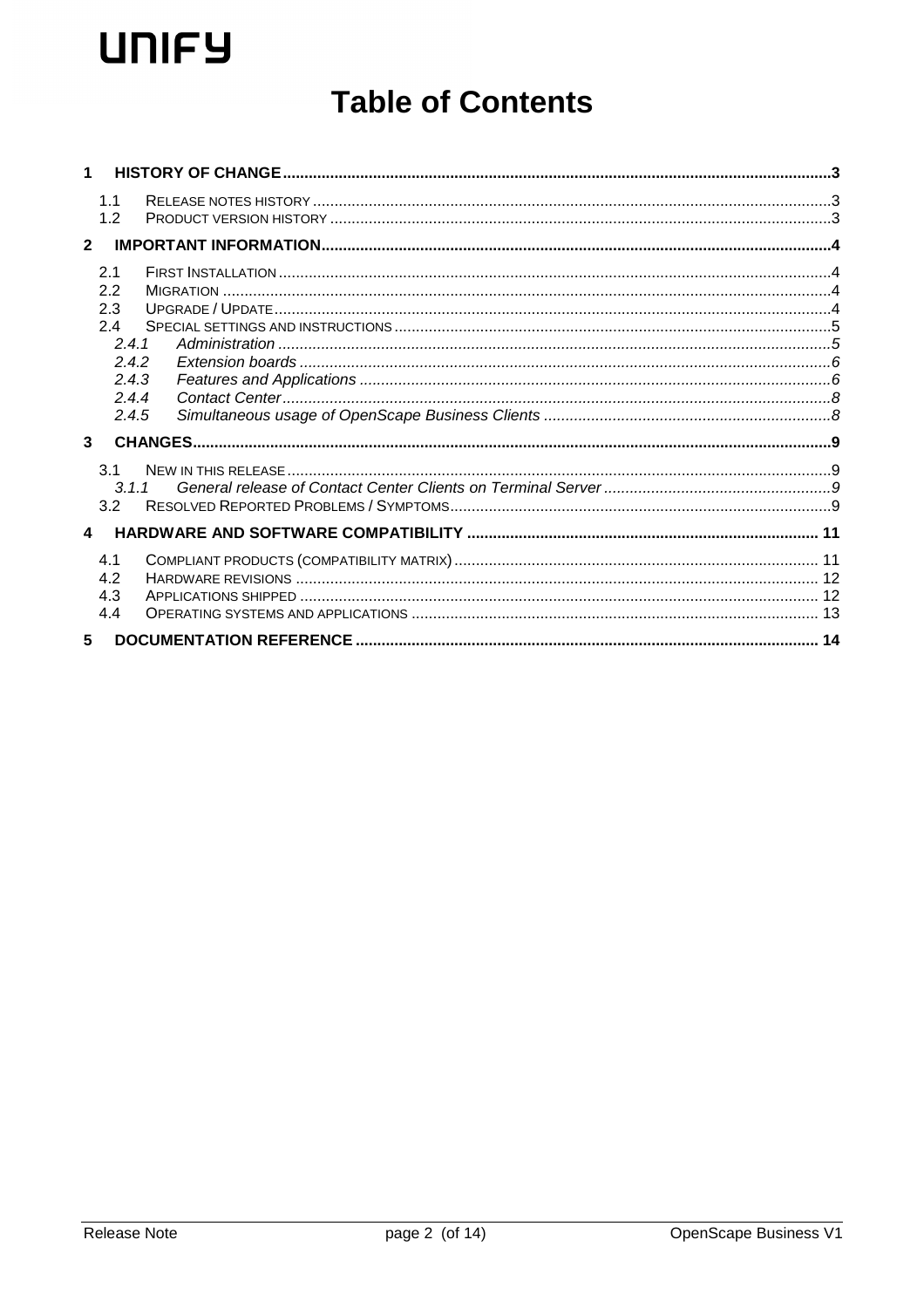# **1 History of change**

## **1.1 Release notes history**

| <b>RN</b> Version   | Date               | Changes*                                                                                                                                                                      |  |
|---------------------|--------------------|-------------------------------------------------------------------------------------------------------------------------------------------------------------------------------|--|
| V1.2.10             | 2013-12-06         | OSBiz V1 R2.1.0 General Availability, Upd. Compatibility Matrix: Support of OpenScape Voice V7;<br>CC clients PSR requirement removed and general support announced (3.1)     |  |
| V1.2.9              | 2013-11-28         | OSBiz V1 R2.1.0 Update eeQS; Upd. Compatibility Matrix: Support of OpenScape 4000 V7, Card<br>Manager 015, Snapshots in Virtual Environments (2.4.1).                         |  |
| V1.2.8              | 2013-11-25         | OSBiz V1 R2.1.0 Update eeQS                                                                                                                                                   |  |
| V1.2.7              | 2013-11-18         | OSBiz V1 R2.1.0 Start eeQS, HFA Update Information (2.3), DMC interworking with H4k (2.4.1),<br>Application Launcher and Java Update (2.4.1), Voice 2 Email in MULAPS (2.4.3) |  |
| V1.2.6              | 2013-10-22         | Hotfix Release information                                                                                                                                                    |  |
| V1.2.5              | 2013-10-01         | Hotfix Release information                                                                                                                                                    |  |
| V1.2.4              | 2013-09-13         | OSBiz V1 R2.0.0 General Availability                                                                                                                                          |  |
| V1.2.3              | 2013-09-09         | OSBiz V1 R2.0.0 Updated eeQS                                                                                                                                                  |  |
| V1.2.2              | 2013-08-28         | OSBiz V1 R2.0.0 Updated eeQS                                                                                                                                                  |  |
| V1.2.1              | 2013-08-19         | OSBiz V1 R2.0.0 Start eeQS                                                                                                                                                    |  |
| V1.1.4              | 2013-07-31         | OSBiz V1 R1.1.0 General Availability                                                                                                                                          |  |
| V1.1.0              | 2013-07-05         | OSBiz V1 R1.1.0 Start eeQS                                                                                                                                                    |  |
| V1.0.1              | 2013-05-22         | M2/M3 Release                                                                                                                                                                 |  |
| V1.0.0              | 2013-05-16         | Field Trial Hotfix, M2 release candidate                                                                                                                                      |  |
| $V0.91.0 - V0.91.7$ | $2012 - 12 - 07 -$ | <b>Field Trial Releases</b>                                                                                                                                                   |  |
|                     | 2013-05-06         |                                                                                                                                                                               |  |

\*changes within document since last release are highlighted in blue color

## **1.2 Product version history**

| Software version   | <b>Production version</b> | Date         | <b>Remarks</b>                                |
|--------------------|---------------------------|--------------|-----------------------------------------------|
| V1 R2.1.0          | M-IM/-OM12.10.279         | 2013-12-06   | FixRelease V1 R2.1.0 - General Availability   |
| V1 R2.1.0          | M-IM/-OM12.10.279         | 2013-11-28   | FixRelease V1 R2.1.0 - Updated eeQS           |
| V1 R2.1.0          | M-IM/-OM12.10.278         | 2013-11-25   | FixRelease V1 R2.1.0 - Updated eeQS           |
| V1 R2.1.0          | M-IM/-OM12.10.277         | 2013-11-18   | FixRelease V1 R2.1.0 - Start eeQS             |
| V1 R2.0.1035       | M-IM/-OM12.00.035         | 2013-10-22   | <b>Hotfix Release</b>                         |
| V1 R2.0.1034       | M-IM/-OM12.00.034         | 2013-10-01   | <b>Hotfix Release</b>                         |
| V1 R2.0.0          | M-IM/-OM12.00.033         | 2013-09-13   | MinorRelease V1 R2.0.0 - General Availability |
| V1 R2.0.0          | M-IM/-OM12.00.033         | 2013-09-09   | MinorRelease V1 R2.0.0 - Updated eeQS         |
| V1 R2.0.0          | M-IM/-OM12.00.030         | 2013-08-28   | MinorRelease V1 R2.0.0 - Updated eeQS         |
| V1 R2.0.0          | M-IM/-OM12.00.028         | 2013-08-19   | MinorRelease V1 R2.0.0 - Start eeQS           |
| V1 R1.1.0_204a     | M-IM/-OM10.00.204a        | 2013-06-14   | <b>Field Trial Hotfix</b>                     |
| V1 R1.1.0          | M-IM12.00.007             | 2013-07-31   | FixRelease V1 R1.1.0 - General Availability   |
| V1 R1.1.0          | M-IM12.00.004             | 2013-07-05   | FixRelease V1 R1.1.0 - Start eeQS             |
| V1 R1.0.0          | M-IM10.04.005             | 2013-05-22   | OpenScape Business V1 - General Availability  |
| V1 R1.0.0          | M-IM10.04.005             | 2013-05-16   | Field Trial Hotfix, M2 release candidate      |
| V1 R0.91.0 001 $-$ | M-IM10.01.001 -           | 2012-12-07 - | <b>Field Trial Hotfix</b>                     |
| V1 R0.94.1004      | M-IM10.04.004             | 2013-05-16   |                                               |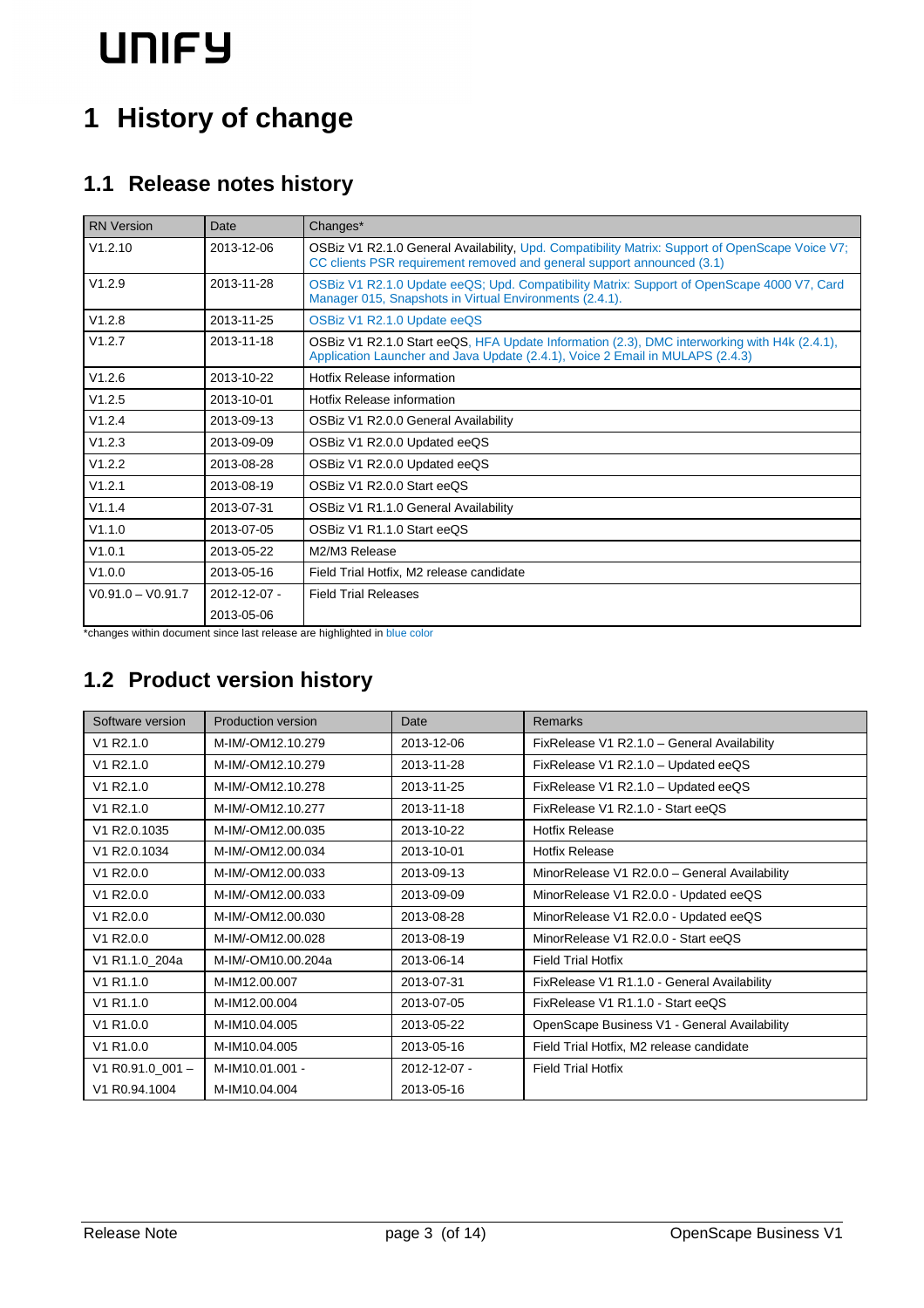# **LINIFY**

## **2 Important Information**

### **2.1 First Installation**

**Preconditions before getting started** Beside the provided software the following environmental preconditions should be available before OpenScape Business is initially configured:

- Administration PC has installed a browser. Required is at least Internet Explorer 10 or Firefox >=V18
- Download the appropriate and for Field Trial purposes released ManagerE. Please consult chapter 5.1 for further information.
- Download the OSBiz CardManager.
- Download USB driver for OpenScape Business

### **2.2 Migration**

Migration can only be performed from an **active** HiPath 3000 V9 KDS. If a system from previous versions (e.g. V7) is supposed to be migrated, the KDS must be converted to HiPath 3000 V9, then uploaded to a system that has been upgraded to a V9 software including 'Hardware and Overwrite" before it can be finally migrated to OpenScape Business.

If TDM, CMI, analog stations and S2/T1 lines should be migrated from HiPath 3000 to OpenScape Business, the converted KDS is uploaded to the new OpenScape Business system (with activated flags: Overwrite & Hardware.) Afterwards the license dialogue needs to be executed that finally generates a file with which on the CLS the amount of TDM licenses for OpenScape Business will be defined (as these did not exist on HiPath 3000 before).

The following restrictions need to be considered:

- Registration information must be equal to either Company-ID or the full Company information like Company Name, address, etc. Otherwise license migration will fail.
- The generated user\_info.xml can only be created once during a migration process. If file content is faulty (not equal as described above) the migration must be repeated with a new (or newly created) SDHC card.

For further details regarding HiPath 3000 migration to OpenScape Business please consult OpenScape Business Adminstration Documentation "Chapter 25, Migration"

Please also consult documentation regarding supported and unsupported cards.

### **2.3 Upgrade / Update**

**Upgrade File Types:** Depending on the different processor architecture different upgrade files are created and provided via the distribution channels. In case the wrong upgrade file is accidentally uploaded to a system it will automatically detect the wrong file type and prevent the upgrade request. Due to large file sizes please make sure the appropriate file is downloaded to save time.

| File name                      | <b>Destination OSBiz Type</b>                             |
|--------------------------------|-----------------------------------------------------------|
| image_osbiz_xxx_occ.img.tar    | OpenScape Business X3/X5/X8 without UC Booster Card       |
| image_osbiz_ xxx _ocab.img.tar | OpenScape Business X3/X5/X8 with UC Booster Card          |
| image_osbiz_ xxx _pcx.img.tar  | OpenScape Business S/UC Booster Server update             |
| dvd osbiz xxx.iso              | OpenScape Business S/UC Booster Server First Installation |

#### **Important: Upgrade of OpenStage Phones / OptiPoint Phones / Octophone Phones / Personal Edition and OptiPoint WL2 on the OpenScape Office and OpenScape Business**

Due to a harmonization of the system and device SW of HFA phones, it is now mandatory to update device software. This procedure is necessary for OpenScape Business  $\geq$  V1 R2.1.0, but does not apply to TDM and SIP devices.

If the devices are not upgraded to versions mentioned below, no telephony will be possible with those devices. For details please see detailed information provided in OpenScape Business Assistant (WBM) or follow the link in documentation reference section.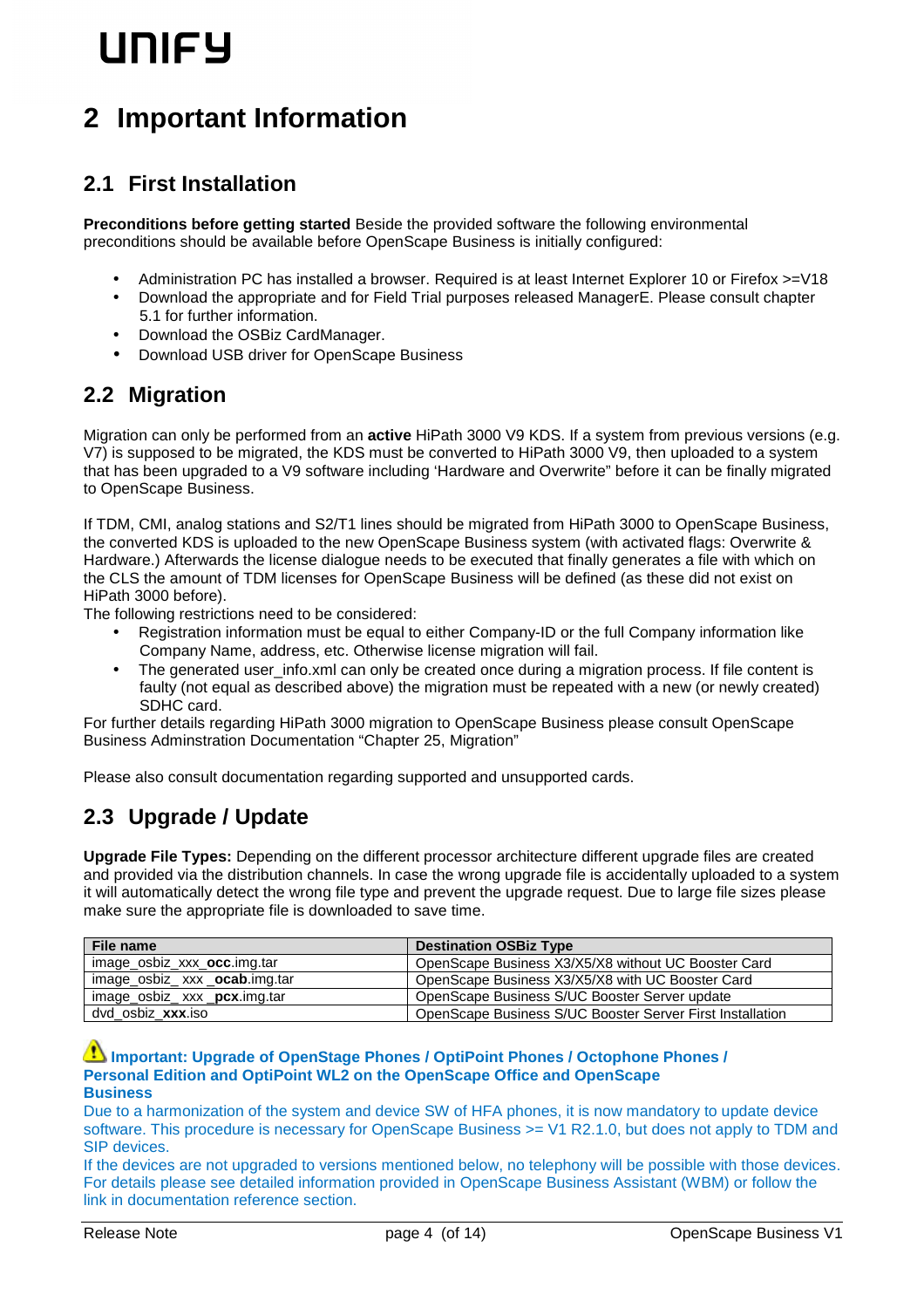# **IINICY**

### **2.4 Special settings and instructions**

#### **2.4.1 Administration**

- **Usage of Virtual Machine Snapshots:** 
	- o Snapshots ARE NOT to be taken on production systems during normal operation. While a snapshot is taken the current state of the virtual machine is frozen. Therefore attached devices and applications like IP phones or myPortal/UC Smart applications will lose direct connection to the server.
	- o Snapshots could cause internal server processes losing synchronization preventing a reliable operation of the OpenScape Business S/UC BS server. Therefore a restart of the OpenScape Business S/UC BS server should be scheduled afterwards.
	- o Snapshots taken previously must NOT remain active on a production system during normal operation.
	- o Snapshots can be taken, if needed, during maintenance windows, or during an installation procedure.
	- o Note that Snapshots are used internally by backup tools such as VDP or VDR. It must be ensured that (a) these backup operations are scheduled off business hours, and (b) that any Snapshots generated by these tools are deleted at the conclusion of the backup operation.

For further information regarding Snapshots please consult the VMware Knowledge Base (KB). A good starting point is KB Article 1025279-Best Practices for virtual machine snapshots in the VMware environment. (s. Documentation Reference)

- **Application Launcher Auto Update:** Due to a technical change in Java 1.7.0.21 or above the autoupdate of Application Launcher versions before V3 R1.0.14 (shipped with FR1) cannot be executed and requires manual update/reinstallation (download and execute installation file via Service Center). Successive versions of Application Launcher can then be updated automatically again.
- **In case OpenScape Business S is installed on a VMWare ESXi 5.1.0 environment,** problems with receiving faxes could be experienced with VMware vmxnet3 virtual NIC driver versions  $\leq 1.1.28.0$ . Therefore it is strongly recommended to upgrade to version 1.1.34.0 which is for example part of the VMware-Tools (V9.0.5.21789 build-1065307)

Current driver version can be checked with the following command:

'ethtool –i ethx'

To update the patch, the following command has to be executed within the guest system environment: vmware-install.pl --clobber-kernel-modules=vmxnet3

Alternatively instead of vmxnet3 driver the driver E1000 may be used for virtual LAN interface.

- **The Admin LAN interface** must neither be deactivated nor set to IP address 0.0.0.0. Otherwise it will not be possible to assign user and/or trunk licenses.
- The wizard "User Telephony \ Group call /Hunt Group" currently does not provide the option to change the Route on changing the Call. No..
- Expert mode must be used if the route is supposed to be modified.
- Removing and replugging SDHC card during normal operation is not allowed.
- When call number for Company AutoAttendant hunt group (default: 352) has been changed and automatic SmartVM configuration is executed in Basic Installation wizard, then AutoAttendant mailbox is not fully adapted to new call number. It is recommended to use ManagerE to configure Company AutoAttendant.
- ManagerC will not be further supported. An additional user with expert rights should be created to regain the functionality via WBM as the existing 'Advanced' user is neither allowed to use Expert Mode nor create new users.
- If KDS file is stored via Manager E, there are also IVM information stored within (e.g. existing mailboxes, passwords, etc). This information is not part of the general backup/restore mechanism of the WBM interface.

For a complete system restore 3 backups are required:

- o System Backup (OSBiz WBM)
- o IVM Backup (IVM WBM)
- o Manager E KDS
- The following ports/numbers need to be forwarded to the UCSuite via CallForwarding manually for day/night/internal, so the CFW list needs to be changed up to 3 x for each port:
	- o FAX numbers of users
	- o Parking
	- o MeetMe
	- o AutoAttendant:
	- o ContactCenter Fax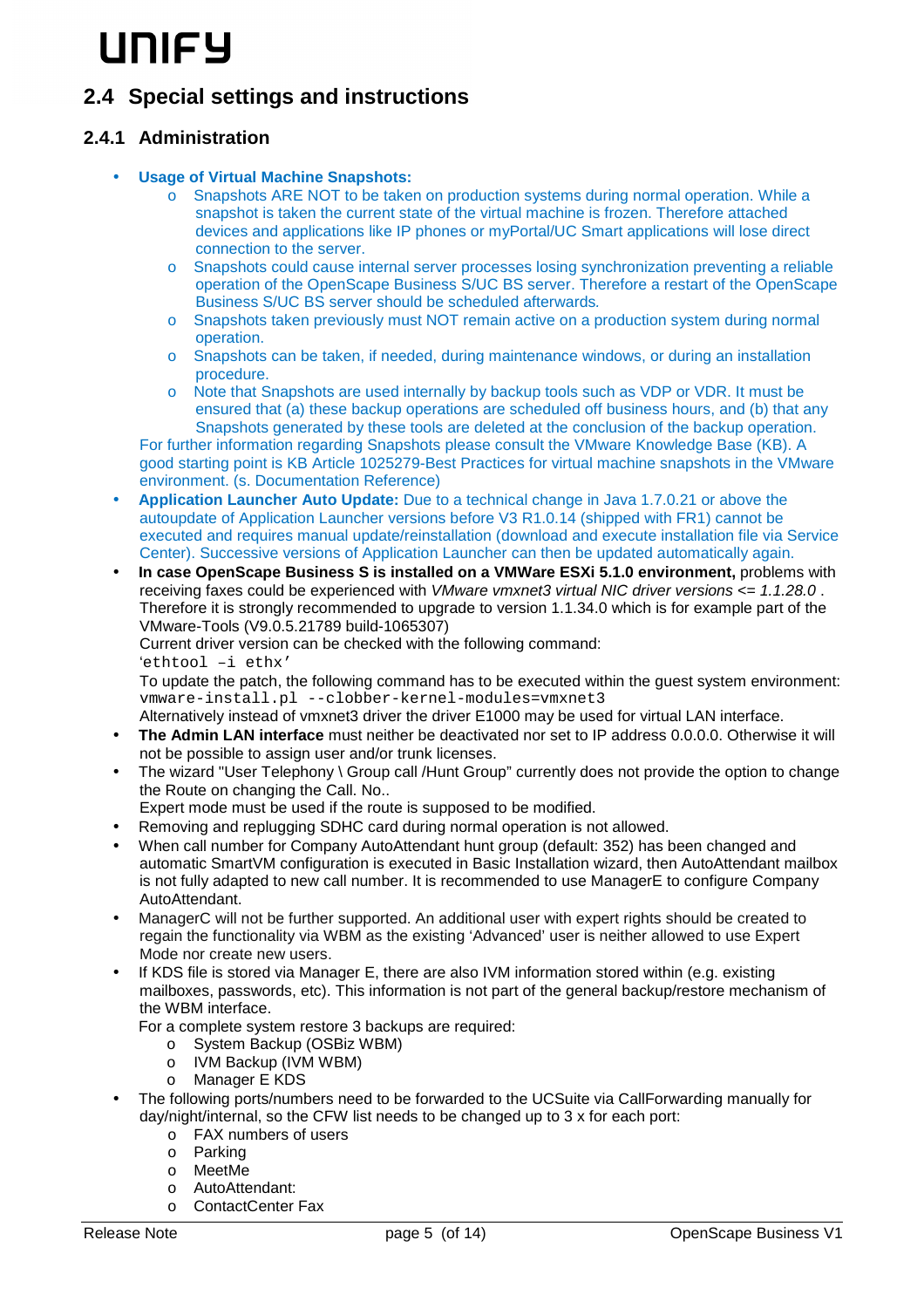# **IINICY**

#### **2.4.2 Extension boards**

- If OCCx needs to be changed while the existing SDHC card is being reused, SSDP remains tied to the previous MAC address. Reset SSDP plugin to default settings after OCCx is changed.
- **Group/hunt group configuration:**  Please note that the first two groups are reserved:
	- o **The first group is reserved as the hunt group for Xpressions Compact.**
	- o **The second group is reserved as the hunt group for Smart VM.**
	- o **The third group is reserved for the Company AutoAttendant**

This is especially important for migration of HiPath 3000 systems.

• **HiPath Xpressions Compact** can only be used in systems/networks with call number schemes limited to <= 8 digit. OpenScape Business supports call numbers up to 16 digits. If call numbers exceed this limit IVM does not start up.

#### **2.4.3 Features and Applications**

- **DMC (interworking HiPath 4000 OpenScape Business)** is currently not supported with following HFA Software for IP registered devices connected to OpenScape Business.
	- o OpenStage HFA device **V2 R1.2.1**
	- o OptiPoint HFA device **V5 R7.1.0**
	- o Octophone HFA **V5 R7.1.0**
	- o OpenScape Desk. Cl. Pers. Ed **V7 R1.21.2**
- **Voice to Email** in MULAPS will only work if MULAP master is configured with \*\*#####.
- **UC Smart** does not support Open Numbering scheme.
- **The following installation guidelines** have been modified due to technical changes in respective operating systems and are now available for download on WIKI.
	- o Connect OpenScape Business systems to Microsoft Exchange 2007
	- o Connect OpenScape Business systems to Microsoft Exchange 2010
	- o Connect OpenScape Business systems to Microsoft Exchange 2013
	- o Connect OpenScape Business systems to Microsoft Office 365 (Edition 2013)
- **Gateview application** cannot be configured via Remote Access WAN (port forwarding).
- Due to a technical limitation on **Outlook 2010/2013 it is not possible to type in a number in myPortal for Outlook's dial field and press Enter to initiate the outgoing call.** The dial button needs to be pressed instead.
- **myPortal for Tablet:** The mPfT setting: 'Automatic Refresh' is not supported on iOS6. Please deactivate this option**.**
- **Enhancements for automatic Smart VM configuration via WBM:** 
	- 1. Therefore the default KDS of system has changed in the following way:
		- There are now 4 Smart VM ports (previously: 6) preconfigured for voicemail in hunt group 2
		- There are now 2 Smart VM ports preconfigured for Company AutoAttendant in hunt group 3
		- Smart VM mailbox 1 is preconfigured for first station in system (100)
		- Smart VM mailbox 2 is preconfigured for Company AutoAttendant (352)
	- 2. The Basic Installation wizard provides an option to automatically configure voicemail boxes for the first 100 stations in the system. It is intended for initial Smart VM configuration only! When this function is executed, then all previously existing Smart VM mailboxes and AutoAttendants are deleted.

It should be executed after all functional call numbers (e.g. voicemail call number) and all stations have been configured in basic installation wizard.

- 3. The file format for port data XML import has changed. An additional column "Voicemail" has been introduced for stations and groups. Use an "X" in the voicemail column to create a voicemail box during import.
- **UC Smart** must not be used on **TOP MULAPs**.
- Due to a recent Apple MAC OS X operating system update the new default setting to install new software on the MAC OS X is now set to:

#### **Allow applications downloaded from:**

#### **'Mac App Store and identified developers'**

Execution of myPortal installer is therefore prevented. To override this setting please perform the following steps:

- 1. Click myPortal installer icon while hold 'CTRL'.
- 2. Select "Open" in the pop-up menu.
- 3. Click "Open" in the dialog to start the myPortal installer.

Afterwards myPortal installer can be used as usual.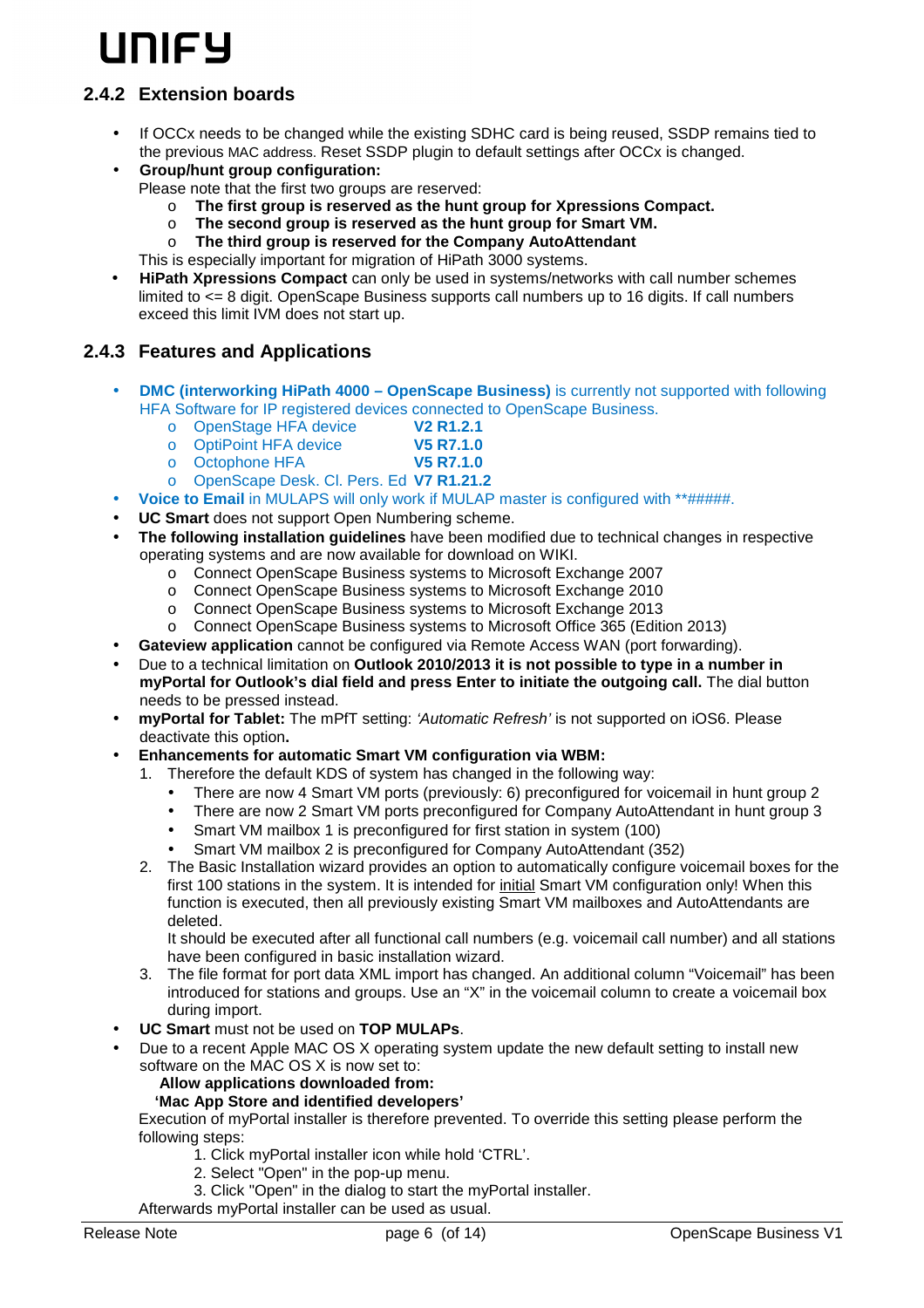# **INICY**

- **Java Runtime Environment 32/64 Bit (JRE):** myPortal, myAttendant and myReports are Java applications. It is strongly recommended to run these applications currently in 32 Bit JRE instead of 64 Bit JRE to save memory resources.
	- **o** In case the myPortal/myAttendant function **"Import Outlook Contacts on Startup"** is used to import the Outlook contacts of **Microsoft Outlook 2013** in 64bit version then the 64bit version of Oracle Java is needed. If the option is not used the 32bit version of Java should be used as recommended above.
- **Password for login to myPortal Smart**. This needs to be defined via UC Smart Assistant before first login to myPortal Smart.
- **Login to myPortal Smart** is not possible if cookies are disabled in browser settings.
- **Default password for SmartVM** is '123456'. It will be requested to change the password on first login.
- **Startup of .net based OpenScape Business clients (myAgent and myPortal for Outlook)** fails if: o .net 4.0 environment is installed and
	- o Computer has no internet access

In this case please excute the "Local Group Policy Editor" and enable: Computer **Configuration\Administrative Templates\System\Internet Communication Management\Internet** 

- **Communication settings "Turn off Automatic Root Certificates Update"**  • **Desktop Dialling –** Desktop Dialling via mouse will not be available on Microsoft Outlook 2010/2013 64bit and or out of most 64bit applications. On 64bit environments it is strongly recommended to use clipboard dial (SHIFT-CTRL-D) instead.
- **MyPortal for Outlook and FaxPrinter require at least .NET 3.5 framework** or above. The runtime environment must be installed and enabled. **MyPortal for Outlook on Outlook 2010/2013 and myAgent require .NET 4.0 framework.**
- **Exchange Calendar Integration:** Exchange Web Services uses the Primary SMTP Address of the mailbox users to read the calendar appointments. Therefore it is necessary to enter this address in Personal Details of myPortal and myPortal for Outlook.
- **AutoAttendant**: It is recommended to generally configure Single Step Transfer as the preferred transfer protocol instead of Consultation Transfer. Single Step Transfer is much more reliable especially on calls to groups and external devices.
- **Windows Server 2008:** WS 2008 UAC blocks "OSBiz Update" window by default. To be able to receive AutoUpdate notifications this program needs to be started with "Run blocked program" on the "OSBiz Update" context menu point. Windows Server 2008 R2 and 2012 are not affected.
- **For Exchange Calender Integration on Microsoft Small Business Server 2011**, please make sure that form-based authentication (FBA) is deactivated. FBA is usually activated by default, but with activated FBA the exchange calendar integration is currently not supported. Error message: "Unable to find calendars" (Error 440 or Error 3).
- **Login of WebBased myPortal clients:** If the web based clients (myPortal for Mobile, myPortal for OpenStage) are used, it is mandatory to use the user's phone number as the Login name for all clients.
- **Dialling out of applications to external destinations for manually entered numbers** (application's dial field, temporary CallMe Number) now always require trunk access code as if one would dial manually on the phone.

You should preferably use the canonical format. This ensures that a phone number is unique in any situation. Entering the trunk access code is not required in this case.

Permanently stored numbers entered in personal settings dialog are not affected. (e.g. Mobile Number, ext. 1/2, etc.)

- **Citrix XenApp 5/6:** Only **"**Desktop mode" is supported.
- **Please note the following list of Search restrictions for OpenScape Business:**  OpenScape Business requires Substring Search to find matches in number parts when starting search from end to front of the telephone number. If Outlook Search is used, the feature is supported in the following constellations:
	- - Outlook 2007, Exchange Cached Mode active (this is default after Client Installation and independent of Exchange Server)
	- -Outlook 2007, Online Mode active
	- - Outlook 2007, Online Mode active + Exchange 2007 Server with Exchange Store Search (can be used when Exchange Search is deactivated)
		- - Note: If Exchange Search is deactivated, Instant Search is not available for Outlook Web Access (OWA)

**Important:** The following constellations are not supported: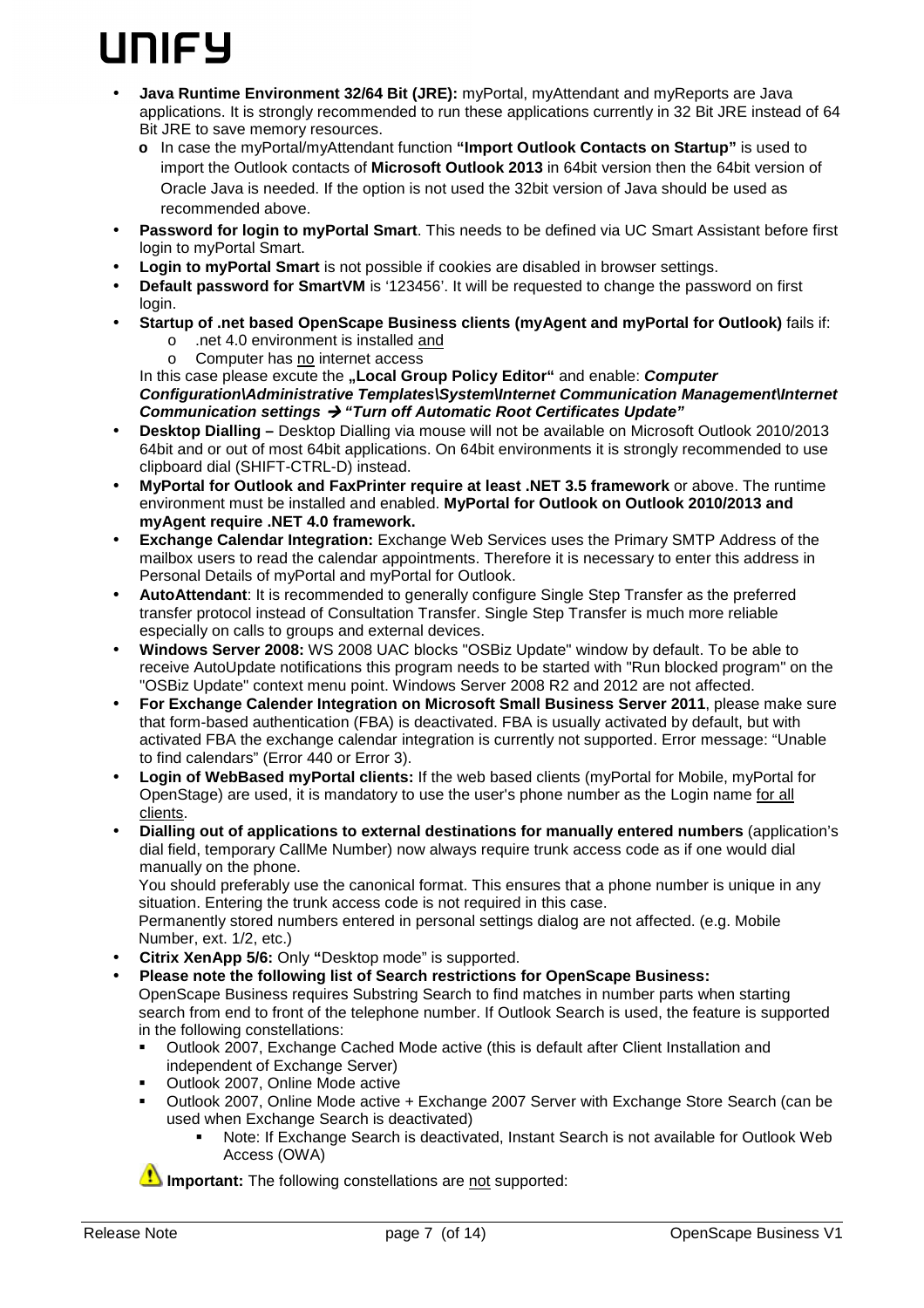

- - Outlook 2007, Online Mode + Exchange 2007 Server + active Exchange Search (Default Search setting)
	- - Note: Outlook 2007 on Terminal Server always operates in Online Since Outlook 2010 Exchange Cached Mode can also be used on Terminal Server environments. Additional requirements for Cached Mode on Terminal Server must be considered
- **FaxPrinter:** Sporadically faxes via OSBiz are not sent properly. Receiving fax receives faxes 0 pages long. A Microsoft Windows patch is required which will only be provided via Windows AutoUpdate if Microsoft .NET Framework 3.5 is installed on the client PC. .NET Framework and latest patches must be installed before FaxPrinter is installed. Existing FaxPrinter Installations suffering from this error must be uninstalled. Install .NET Framework and available patches before reinstallation of FaxPrinter to have changes take effect.
- **FaxPrinter:** Documents written in a font class other than TrueType (e.g. Postscript) cannot be handled by the FaxPrinter. This is related to a font driver provided by Microsoft**.** Microsoft knows about the problem but has not yet announced an update time frame for this.

#### **2.4.4 Contact Center**

• ContactCenter operation is only allowed via ISDN C/O or ITSP C/O. Consult Administrator Documentation for additional configuration requirements if ISDN/ITSP and analogue trunks are in use simultaneously. ContactCenter must not be used if only analogue C/O trunks are available.

#### **2.4.5 Simultaneous usage of OpenScape Business Clients**

Be aware of interactions when using OpenScape Business Clients Applications simultaneously with myAgent using the same OSBiz account in order to keep full functionality. See some examples below:

#### **Presence changes: myPortal/myPortal for Outlook**

Examples are valid for default setting: for each presence profile target is 'Voicemail'

• Agent is 'Logged in' (Flag 'Auto back to office' **is not** set) Presence changes in myPortal/myPortal for Outlook cause myAgent to log out from the queue. Manual login is necessary but will automatically set the myPortal/myPortal for Outlook status to 'In the office'

Presence changes in myAgent (e.g. 'Break') will be recognized in myPortal. (Except Log in/Log Out/Worktime)

• Agent is 'Logged in' (Flag 'Auto back to office **is** set)

If status is set to 'Pause' in myAgent, the Agent will be automatically available after the pause time runs out.

If status is set to 'Pause' in myPortal, the Agent will be logged out (s. above)

#### **Outgoing Call initiated from myPortal/myPortal for Outlook**

User Status is visible in myAgent

Call is listed only in journal of myPortal/myPortal for Outlook, not in myAgent

It is not a Contact Center call and will therefore have no relevance for CC's statistic.

#### **Direct incoming call to the Agent's station**

User Status is visible in myAgent

Call is listed only in journal of myPortal/myPortal for Outlook, not in myAgent

It is not a Contact Center call and will therefore have no relevance for CC's statistic.

#### **Call Recording**

User starts call recording in myPortal/myPortal for Outlook.

myAgent is not aware of it and offers an additional recording option.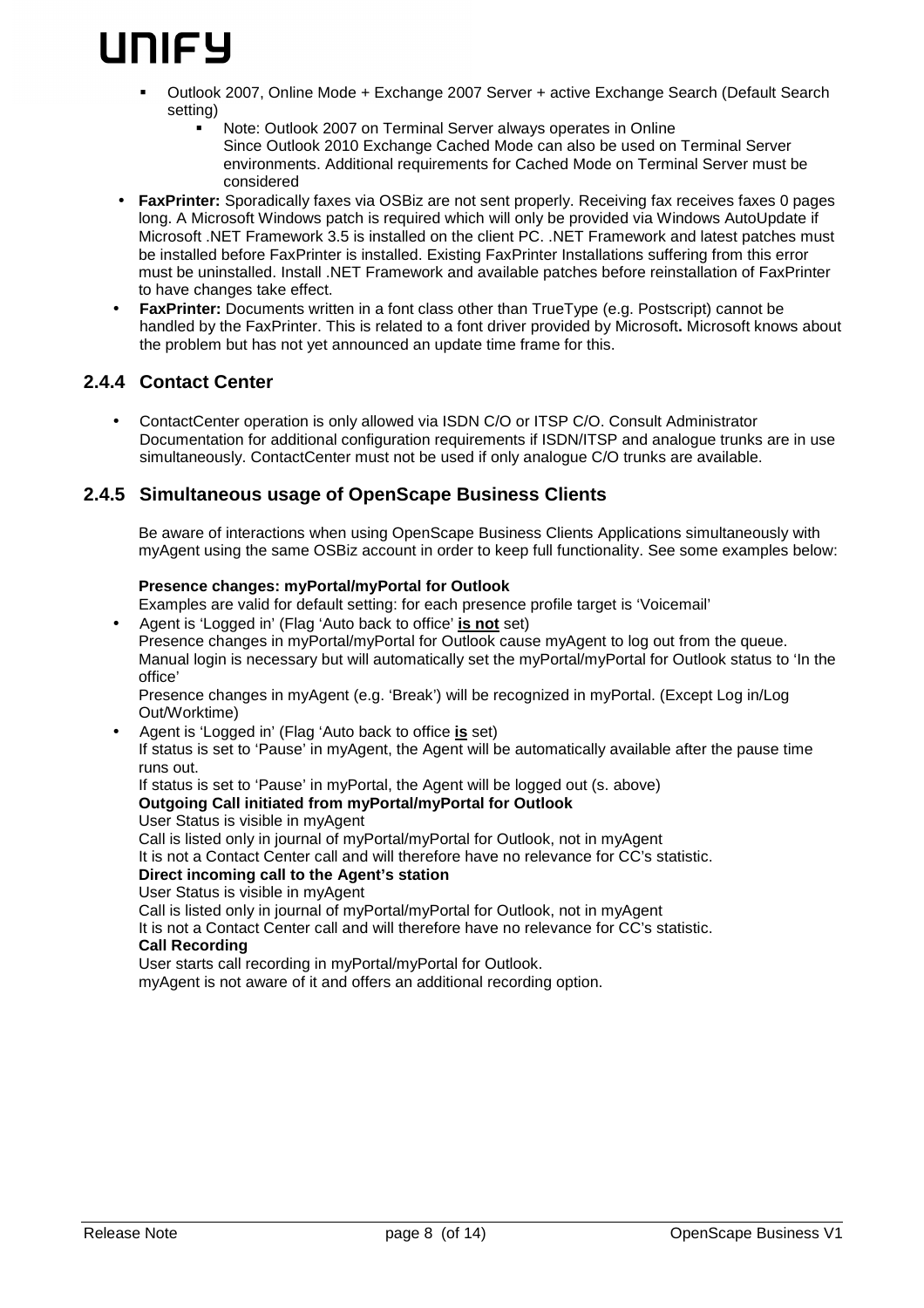# **3 Changes**

## **3.1 New in this release**

#### **3.1.1 General release of Contact Center Clients on Terminal Server**

The requirement of doing a project specific release (PSR) for installation of a Contact Center with myAgent/myReports operated on 'Windows/Citrix Terminal Server environment' is now obsolete. Installations may be done without prior confirmation.

| <b>Ticket</b>            | MR / CQ          | Summary                                                                                                                                                                                                                                                          |  |
|--------------------------|------------------|------------------------------------------------------------------------------------------------------------------------------------------------------------------------------------------------------------------------------------------------------------------|--|
| NA12451914               | 134632           | Due to error in DSP initialization Music on Hold failed to be played. Call waiting time<br>should now be more entertaining again.                                                                                                                                |  |
| NA12450168               | 134638           | System restart in case an incoming call is following Call destination List rules and is<br>forwarded and camping on a busy group.                                                                                                                                |  |
| NA12114408               | 129686           | Issues fixed causing CSTA connection fail due to multiple CSTA disconnects and<br>reconnects.                                                                                                                                                                    |  |
| NA12092928               | <b>I29799</b>    | In multi ITSP environments STUN was interrupted and set all ITSP out of service in<br>case ITSP had different registration expiring times.                                                                                                                       |  |
| NA12092307               | 130056           | Port speed recognition caused multiple retransmission events with a certain switch type<br>in 1Gigabit full duplex mode slowing down the IP connection. Attempted to work around<br>a driver error to prevent this issue.                                        |  |
| NA11904372               | <b>I30665</b>    | Added branding mode information to a backup set to properly restore Telekom branded<br>systems. This fix requires to create a new backup set as older backup sets still miss<br>this information.                                                                |  |
| NA11944346               | <b>I30825</b>    | Backup/Restore on/from a network drive could cause a system crash in case the<br>backup file could not be opened.                                                                                                                                                |  |
| NA11918154               | 130874           | ManagerE should now display a more common version string to avoid mismatches in<br>displaying sub-component versions instead of the main-image version.                                                                                                          |  |
| NA12092553               | 130899           | S2M license should be active now after changing license from ALF to RLF.                                                                                                                                                                                         |  |
| NA12092690<br>NA12158689 | 130919<br>132043 | Performance enhancements for the following WBM pages: Setup Wizards, User<br>Telephony, Class of Services, and Authorized Station for night service, Expert Tree<br>Incoming Calls, Optimization within key programming: reading groups and members of<br>groups |  |
| NA11938390               | 130924           | On shutting down the system, the power for UP0 lines will be decoupled to force TDM<br>phones to restart to indicate to the phones that the system is unavailable right now<br>while power to the system remains connected.                                      |  |
| NA11978540               | 131144           | Prevented to allow 'Enquiry' after myAttendant attempted to forward a call via SSCT to<br>an external station and presses the provided 'Enquiry' by accident. Doing so before<br>disconnected the transferred call.                                              |  |
| NA11978186               | 131173           | Problem fixed where favorite's group name format could prevent calling a favorite out of<br>this group.                                                                                                                                                          |  |
| NA11978291               | 131179           | The presence info text will now be cleared when presence related AUL will be cleared<br>on the phone and the presence changes to 'In the office'.                                                                                                                |  |
| NA11998042<br>NA11979890 | 131202           | LED signaling should now work on TDM phones connected to SLU8N                                                                                                                                                                                                   |  |
| NA12114340               | 131316           | Issue fixed causing myPortal pop-up disappearing after 5 minutes on CallMe call.                                                                                                                                                                                 |  |
| NA12032314               | 131458           | Feature 'Room monitoring' is not implemented in OpenScape Business. Configuration<br>option therefore removed.                                                                                                                                                   |  |
| NA12025637               | 131537           | The default EVM ports for New Zealand have been changed to 700 - 602.                                                                                                                                                                                            |  |
| NA12135532               | 131547           | Fixed a sporadic problem due to a missing release sequence check for SIP stations<br>causing a payload problem on unrecognized hanging connection.                                                                                                               |  |

### **3.2 Resolved Reported Problems / Symptoms**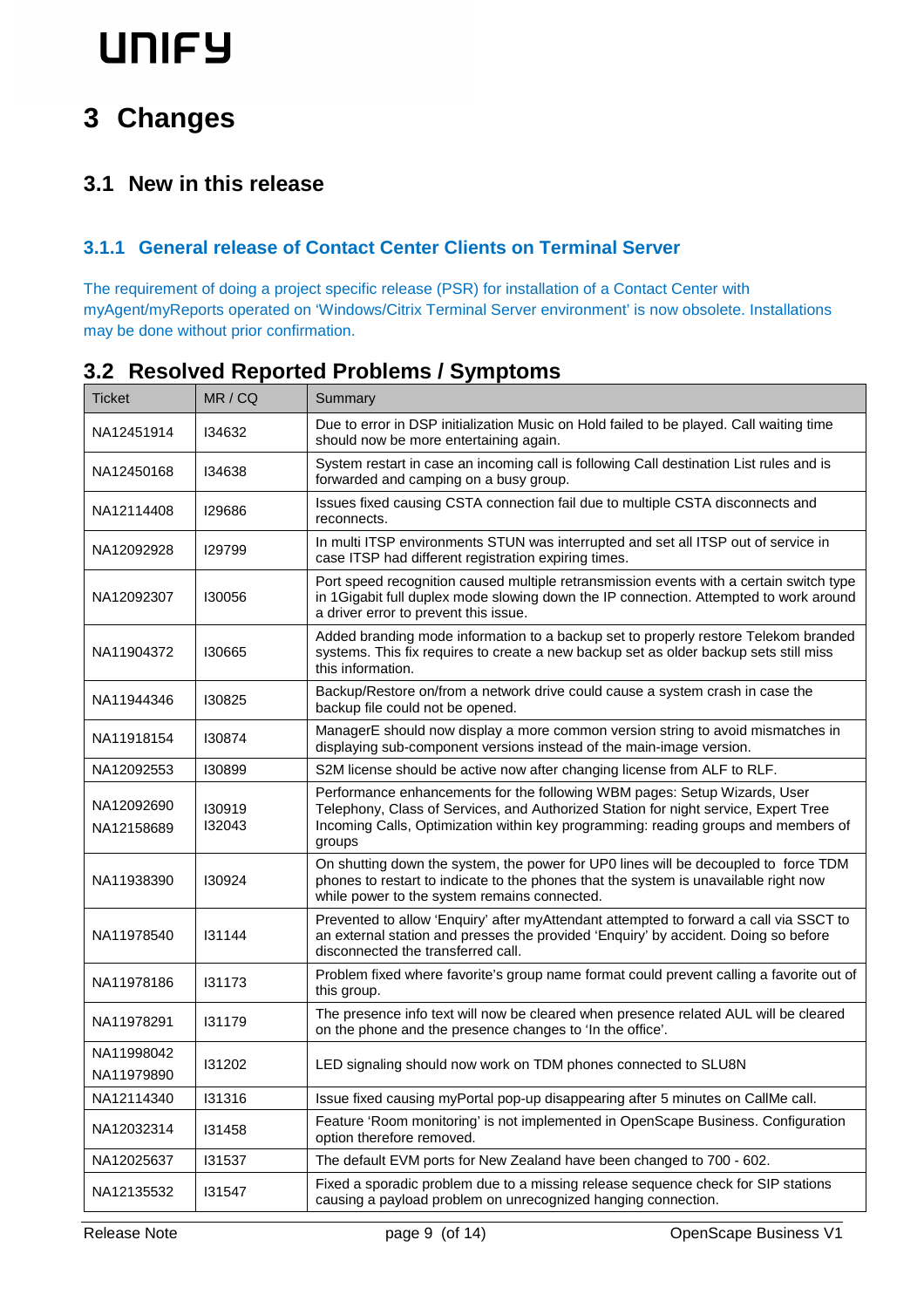| <b>Ticket</b> | MR/CQ            | Summary                                                                                                                                                                                                                                                      |  |  |
|---------------|------------------|--------------------------------------------------------------------------------------------------------------------------------------------------------------------------------------------------------------------------------------------------------------|--|--|
| NA12041573    | 131645           | In the Wizard Group call/huntgroup it is not possible to edit the Groups for Smart<br>Voicemail and Attendant but the drop down fields weren't deactivated.                                                                                                  |  |  |
| NA12058613    | 131659           | Problem solved which changed the DSP IP address to default after update.                                                                                                                                                                                     |  |  |
| NA12092845    | 131674           | Stability improvements for UC Suite.                                                                                                                                                                                                                         |  |  |
| NA12093044    | 131920           | Key programming WBM changes:<br>OpenStage 60TDM, OpenStage 80TDM and OpenStage 60HFA are displayed as<br>OpenStage60/80 or Octophon F660/F680<br>OpenStage 80HFA is displayed OpenStage<br>Change of device type enabled for IP ports or inactive TDM ports. |  |  |
| NA12158597    | 131962           | ITSP setting "Incoming call > Type of call number" should not be changed to default<br>after update anymore.                                                                                                                                                 |  |  |
| NA12191489    | 131991           | Key programming now supports names containing special characters                                                                                                                                                                                             |  |  |
| NA12158648    | 132032           |                                                                                                                                                                                                                                                              |  |  |
| NA12144197    | 132308           | Localisation errors fixed: EN, NL, FR                                                                                                                                                                                                                        |  |  |
| NA12158479    | 132430<br>133651 |                                                                                                                                                                                                                                                              |  |  |
| NA12332787    |                  |                                                                                                                                                                                                                                                              |  |  |
| NA12103048    | 132193           | IP conflict check for Static routes implemented to identify IP conflicts with already used<br>system IP addresses.                                                                                                                                           |  |  |
| NA12130284    | 132203           | Automatic SmartVM configuration now possible in French GUI.                                                                                                                                                                                                  |  |  |
| NA12192206    | 132276           | Stability Improvements for S0 station port range check                                                                                                                                                                                                       |  |  |
| NA12144149    | 132324           | Problem with Internal/External destination check in myPortal fixed.                                                                                                                                                                                          |  |  |
| NA12119724    | 132325           | Payload problem fixed after call pickup                                                                                                                                                                                                                      |  |  |
| NA12114320    | 132327           | Consistency Check problem with empty OCAB IP solved.                                                                                                                                                                                                         |  |  |
| NA12262051    | 132627           | Rare race condition caused payload problem to SmartVM.                                                                                                                                                                                                       |  |  |
| NA12327330    | 132787           | Missing IP tables rules added to prevent payload problems on incoming ITSP calls                                                                                                                                                                             |  |  |
| NA12221656    | 133036           | Phone kept ringing on incoming rejected call to UCD group.                                                                                                                                                                                                   |  |  |
| NA12114266    | 133055           | There should be no error message anymore when configuring CCV digit with value<br>'none'.                                                                                                                                                                    |  |  |
| NA12246904    | 133067<br>133412 | CCV setup problems leading to mismatch in configuration are now fixed.                                                                                                                                                                                       |  |  |
|               | 131456           | If authentication credentials for deskshare were changed on the mobile station, user<br>login was rejected.                                                                                                                                                  |  |  |
|               | 133971           | Mismatch of UCD agent ID in ManagerE and WBM has been solved.                                                                                                                                                                                                |  |  |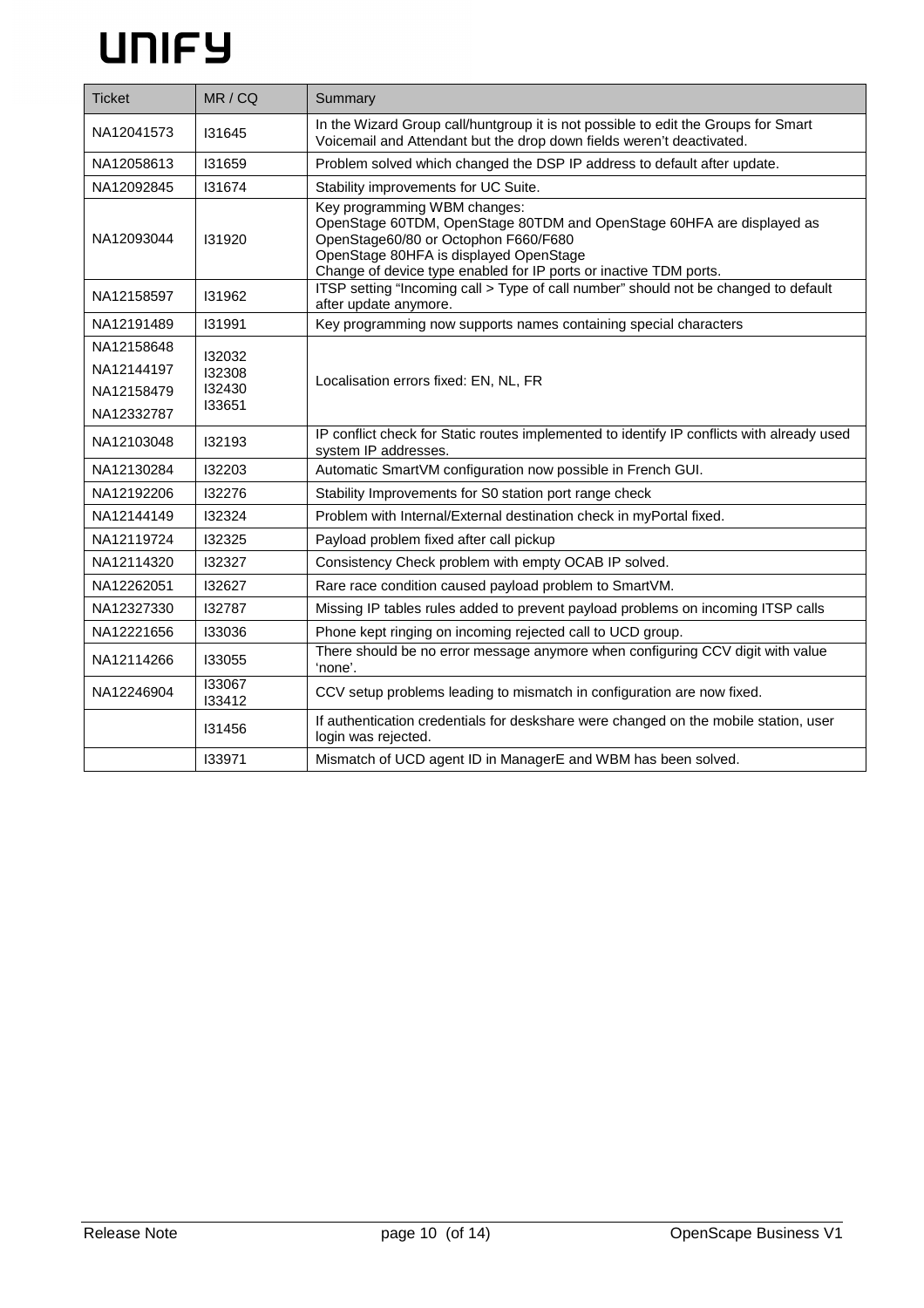# **4 Hardware and software compatibility**

## **4.1 Compliant products (compatibility matrix)**

Hardware and software products that have been tested together with the OpenScape Business, including third-party products, are listed in the following table. In addition to this please also read the corresponding releasenote from the other products. There are further products and software issues which can be connected. For such products please refer to their own release and change notes respectively.

| <b>Product Family</b><br><b>Product</b> |                                              | <b>Preferred Software Versions'</b>                                        |                     |                   |
|-----------------------------------------|----------------------------------------------|----------------------------------------------------------------------------|---------------------|-------------------|
|                                         |                                              | <b>Version</b>                                                             | Status <sup>3</sup> | <b>G-DMS Note</b> |
| <b>Operating System</b>                 | Novell SLES 11 SP2 64<br>Bit                 | P30152-P1532-P11-1 (DVD 1)                                                 | GA                  | INF-13-000148     |
| Administration                          | ManagerE<br>KC-Manager <sup>2</sup>          | ≥ P30152-P1532-P3-5 (V10R2.1.0_252)<br>≥ P30152-P1532-T3-5 (V10R2.1.0_252) | GA                  | INF-13-000576     |
|                                         | <b>OSBiz Card Manager</b>                    | ≥ P30152-P1532-P6-2 (V1.00.015)                                            | GA                  | INF-13-000431     |
| Voicemail                               | <b>Xpressions Compact</b><br>V3 <sup>2</sup> | ≥P50038-P103-A1-35 (V3 R2.4.0)                                             | GA                  | INF-10-000602     |
|                                         | <b>OpenScape Xpressions</b>                  | 2V7R1                                                                      |                     |                   |
| Attendant                               | OpenScape Business<br>Attendant              | ≥P30152-P1532-P13-7 (V1 R1.2.0)                                            | GA                  | INF-13-000274     |
|                                         | <b>Busy Lamp Field</b>                       | ≥V1 R1.1.0                                                                 |                     |                   |
|                                         | <b>BLF Server</b>                            | ≥V3 R1.0.0                                                                 |                     |                   |
|                                         | OpenScape Desk<br>Phone IP 35G SIP           | P30152-P1570-A175-2 (V3 R2.10.0)                                           | <b>GA</b>           |                   |
|                                         | OpenScape Desk<br>Phone IP 55G SIP           | P30152-P1570-A275-1 (V3 R2.10.0)                                           | <b>GA</b>           |                   |
|                                         | openStage XX HFA                             | ≥P30152-P1457-<br>A75/A100/A105/A200/A300/A400-22<br>(V2 R1.2.1)           | <b>FT</b>           |                   |
|                                         | openStage 10 TDM                             | N.A                                                                        | <b>GA</b>           | N.A               |
|                                         | openStage 15 TDM                             | ≥P30152-P1459-A75-6 (V2 R0.12.0)                                           | <b>GA</b>           | INF-12-000181     |
|                                         | openStage 20 TDM                             | ≥P30152-P1459-A100-5 (V2 R0.12.0)                                          | <b>GA</b>           | INF-12-000182     |
|                                         | openStage 30 TDM                             | ≥P30152-P1459-A150-7 (V2 R0.12.0)                                          | <b>GA</b>           | INF-12-000692     |
|                                         | openStage 40 TDM                             | ≥P30152-P1459-A200-10 (V2 R0.12.0)                                         | <b>GA</b>           | INF-12-000647     |
| Clients and                             | openStage 60 TDM                             | ≥P30152-P1459-A300-18 (V2 R0.96.0)                                         | <b>GA</b>           | INF-12-000631     |
| Devices                                 | openStage 80 TDM                             | ≥P30152-P1459-A400-18 (V2 R0.96.0)                                         | <b>GA</b>           | INF-12-000631     |
|                                         | OpenScape Personal<br>Edition V7 HFA/SIP     | ≥P30152-P1510-C1-7 (V7 R1.2.7)                                             | GA                  | INF-13-000256     |
|                                         | optiPoint 500 (all types)                    | N.A                                                                        | GA                  | N.A               |
|                                         | optiPoint 4xx                                | ≥P30152-P1285-A100/A200/A300/A400/A500-68<br>(V5 R7.1.0)                   | <b>FT</b>           | INF-11-000304     |
|                                         | T-Octophon Fxx <sup>2</sup>                  | ≥P30152-P1285-T110/T210/T310/T410/T510-35<br>(V5 R7.1.0)                   | <b>FT</b>           | INF-10-000127     |
|                                         | OptiPoint WL2 SIP                            | ≥P30152-P1305-A100-71 (V1 R0.81.0)                                         | GA                  | INF-12-000403     |
|                                         | OpenStage WL3                                | ≥WL3 V1R0.1.0                                                              | GA                  | INF-13-000119     |
|                                         | openStage Up0 Adapter                        | ≥P30152-P1416-B100-9 (V1 R0.11.0)                                          | GA                  | INF-12-000073     |
|                                         | openStage 5 SIP                              | V3 R1.5.0                                                                  |                     |                   |
|                                         | openStage<br>15/20(E)/40/60/80 SIP           | ≥P30152-P1458-Axxx-4 (V3 R1.43.0)                                          | <b>GA</b>           | INF-12-000630     |
| <b>Partner Products</b>                 | Mediatrix 4102 V2.0                          | ≥P30152-P1361-P25-5 (V2.0 R9.150.0)                                        | GA                  | INF-10-000583     |
| <b>CSTA</b>                             | <b>OpenScape Business</b><br><b>TAPI</b>     | ≥P30152-P1532-P14-2 (V1.R1.3.0)                                            | <b>GA</b>           | INF-13-000533     |
| Telephony                               | OpenScape Alarm<br>Response Economy          | ≥ P30152-P1504-A1-5 (V1 R1.1.1)                                            | GA                  |                   |
| <b>Services</b>                         | OpenScape Alarm<br>Response Professional     | ≥ P30152-P1503-A1-4 (V3 R2.60.4)                                           | GA                  |                   |
| Networking/<br>Interoperability         | OpenScape 4000                               | ≥ V6R2.14.0<br>$\geq$ V7R0.0.0                                             | GA                  |                   |
|                                         | <b>OpenScape Voice</b>                       | $\geq$ V7R1.0.0                                                            | eeQS                |                   |

**Notes**: <sup>1</sup>We recommend customers use the "Preferred Software Version" for the given products. The preferred software versions offer higher levels of functionality. However, the OpenScape Business might also operate with older software version with the caveat that recently added interoperability or advanced features may not be possible when using these versions. In cases, if a defect is found when using a backward compatible version, it may be necessary to update to the preferred version.

² Supported product/Corresponding pendants for Octopus F X (Deutsche Telekom)

³ FT = Field Trial, N.A = Not available, GA= General Availability, eeQS= extended external quality assurance TBV = To Be Verfied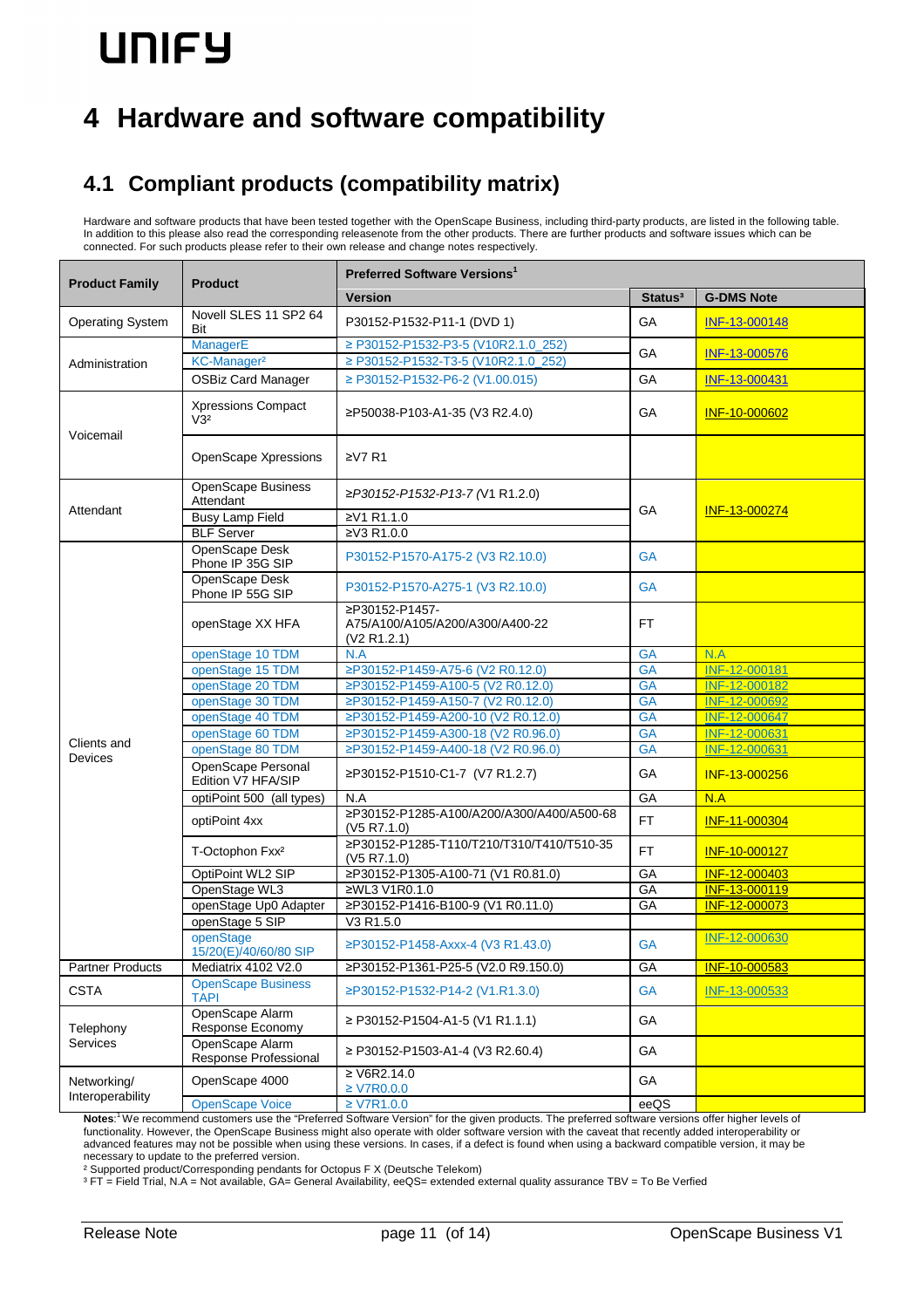### **4.2 Hardware revisions**

| <b>Board</b>      | <b>Product "long" name</b>        |                     | <b>Product Revision</b>       |
|-------------------|-----------------------------------|---------------------|-------------------------------|
| <b>OCCM</b>       | UC Mainboard (F)X3W/(F)X5W (Wall) |                     | S30810-(K)Q2959-X-(A)D5       |
| <b>OCCMR</b>      | UC Mainboard (F)X3R/(F)X5R (Rack) |                     | S30810-(K)Q2959-Z-(A)C4       |
| <b>OCCL</b>       | UC Mainboard (F)X8                |                     | S30810-(K)Q2962-X-(A)B5       |
| OCCB1             | Voice Channel Booster Card        |                     | S30807-Q6949-X100-3 (1 DSP)   |
| OCCB <sub>3</sub> |                                   |                     | S30807-Q6949-X-3<br>(3 DSP)   |
| <b>OCAB</b>       | <b>UC Booster Card</b>            |                     | S30807-K6950-X                |
| Power             | lUPSC-D                           | (F)X3 / (F)X5       | S30122-K5660-A300/-M300/-M321 |
| Supply            | lUPSC-DR                          | $(F)$ X3 / $(F)$ X5 | S30122-K7373-A900/-M900/-M921 |
| Unit              | LUNA <sub>2</sub>                 | (F)X8               | S30122-K7686-A1/-M1           |

**Note:** F X3/ F X5/ F X8 are corresponding pendants for Deutsche Telekom

### **OpenScape Business S/UC Booster Server Server Requirements**

| <b>Hardware</b>         | <b>Requirements</b>                                                                                |  |
|-------------------------|----------------------------------------------------------------------------------------------------|--|
| Server PC               | 64 bit support, certified for SLES 11 (SP2), designed for 24h service                              |  |
| CPU                     | Dual Core CPU, >= 1.5 GHz per core (>= 2 GHz per core recmnd.)                                     |  |
| RAM                     | $>= 2GB$ , (4GB recmnd.)                                                                           |  |
| <b>HDD</b>              | $>= 100GB (= 200GB$ recmnd.)                                                                       |  |
| DVD ROM                 | Required                                                                                           |  |
| <b>Operating System</b> | SUSE Linux Enterprise Server (SLES) 11 SP2 64bit                                                   |  |
| Virtualization          | VMware vSphere V4 (also known as ESX/ESXi 4)*                                                      |  |
|                         | VMware vSphere V5*                                                                                 |  |
| Misc Information        | Applications other than OpenScape Business + certified Virusscan<br>Software must not be installed |  |

\* For details regarding virtualized environment requirements please consult Administrator documentation

## **4.3 Applications shipped**

| <b>Product Family</b>     | <b>Product</b>              | <b>SW Version</b>                   |
|---------------------------|-----------------------------|-------------------------------------|
|                           | myPortal/myAttendant        | 6.2.069B                            |
|                           | myPortal for Outlook        | 6.2.0.069                           |
| <b>OpenScape Business</b> | myAgent                     | 6.2.0.069C                          |
|                           | <b>FAX Printer</b>          | 6.02.0069                           |
|                           | Cover Page Editor           | 6.01.0036                           |
|                           | myReports                   | 4.0.7                               |
|                           | SmartUC                     | V <sub>1</sub> R <sub>2.10.16</sub> |
|                           | <b>Application Launcher</b> | V3 R1.0.14                          |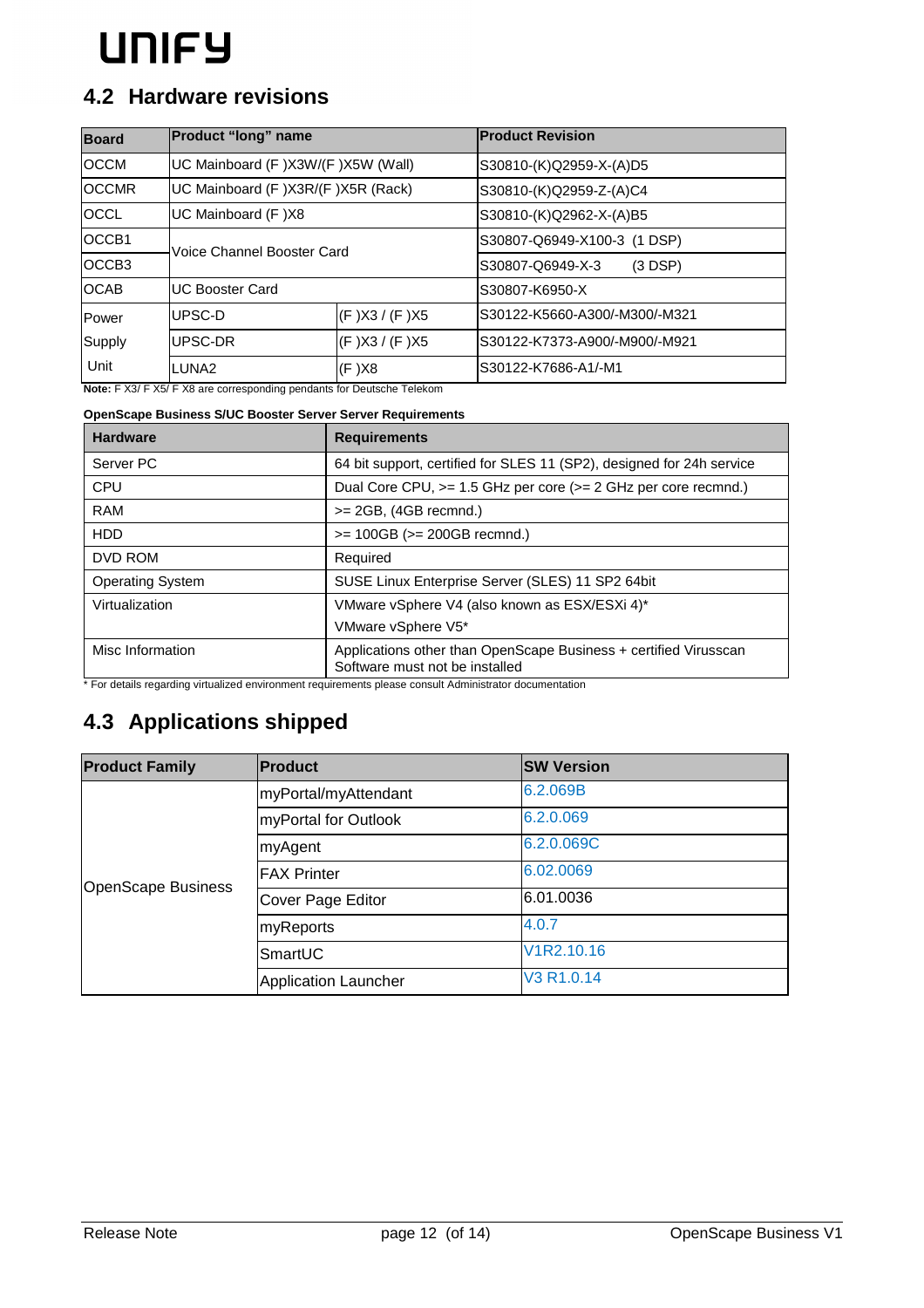## **4.4 Operating systems and applications**

#### **Operating Systems for OSBiz Applications**

| <b>Operating system:</b>                                               | Req.<br><b>Service Pack:</b> | Version:      | <b>OSBiz</b><br><b>Clients</b> | <b>MyReports</b> | <b>SmartUC</b><br><b>Client</b> |
|------------------------------------------------------------------------|------------------------------|---------------|--------------------------------|------------------|---------------------------------|
| Microsoft Windows 8                                                    |                              | $32 + 64$ bit | х                              | X                | х                               |
| Microsoft Windows 7                                                    | SP <sub>1</sub>              | $32 + 64$ bit | X                              | X                | X                               |
| Microsoft Windows Vista*                                               | SP <sub>2</sub>              | $32 + 64$ bit | X                              | Χ                | X                               |
| Microsoft Windows XP*                                                  | SP <sub>3</sub>              | $32 + 64$ bit | X                              | X                | X                               |
| Microsoft Windows 2012 Server<br>as Microsoft Terminal Server          |                              | 64 bit        | X                              | X                |                                 |
| Microsoft Windows 2008 R2 Server<br>with Citrix XenApp 6.0/6.5 Server  | SP <sub>1</sub>              | 64 bit        | X                              | X                |                                 |
| Microsoft Windows 2008 R2 Server<br>with Citrix XenApp 5.0 Server*     | SP <sub>1</sub>              | 64 bit        | X                              | X                |                                 |
| Microsoft Windows 2008 R2 Server<br>as Microsoft Terminal Server       | SP <sub>1</sub>              | 64 bit        | X                              | X                |                                 |
| Microsoft Windows 2008 Server<br>as Microsoft Terminal Server*         | SP <sub>2</sub>              | $32 + 64$ bit | X                              | X                |                                 |
| Microsoft Windows 2003 Server<br>with Citrix Presentation Server V4.5* | SP <sub>2</sub>              | $32 + 64$ bit | X                              | X                |                                 |
| Microsoft Windows 2003 Server<br>as Microsoft Terminal Server*         | SP <sub>2</sub>              | $32 + 64$ bit | X                              | X                |                                 |
| Apple MAC OS X                                                         |                              | $>= 10.7.3$   | Only<br>myPortal               |                  | $>= 10.7.3$                     |

\* Supported, but not part of the systemtest anymore.

**Note**: Support of UC Suite clients on Microsoft Windows XP and Microsoft Windows 2003 Server will end synchronously to the stop of the product support from Microsoft.

#### **Applications**

| <b>Manufacturer</b> | <b>Application</b>                                    | <b>SW Version</b>      |  |
|---------------------|-------------------------------------------------------|------------------------|--|
| Unify               | OpenScape Deployment Service                          | $>= V7 R1$             |  |
|                     | <b>Accounting Manager</b>                             | 2.022                  |  |
|                     | OpenStage Gateview                                    | Latest on System Image |  |
|                     | Callbridge Collection                                 | $>=$ V2 R3.0.0         |  |
|                     | Callbridge for Data                                   | $>= V1 R1$             |  |
|                     | <b>HiPath Cordless IP Base Station</b>                | $>= V1R4.5.0$          |  |
|                     | <b>HiPath Cordless IP Server</b>                      |                        |  |
|                     | <b>Web Collaboration</b>                              | $>=$ V7 R0             |  |
|                     | <b>UC Mainboard Driver</b>                            | 5.2.2600.1             |  |
| Microsoft           | Exchange Server 2013, 64bit                           |                        |  |
|                     | Exchange Server 2010, 64bit                           | SP <sub>2</sub>        |  |
|                     | Exchange Server 201 of Office 365                     | Cloud controlled       |  |
|                     | Exchange Server 2007, 64bit                           | SP <sub>3</sub>        |  |
|                     | Small Business Server 2011 Standard                   |                        |  |
|                     | Internet Explorer                                     | $>=$ IE 10             |  |
|                     | Outlook 2013 32 bit and 64bit                         |                        |  |
|                     | Outlook 2010 32bit, 64bit and Office 365              | SP <sub>2</sub>        |  |
|                     | Outlook 2007 32bit                                    | SP <sub>3</sub>        |  |
|                     | Outlook 2003 32bit*                                   | SP <sub>3</sub>        |  |
| Mozilla             | Firefox                                               | $>= V18$               |  |
| Oracle              | Java Runtime Environment (preferred 32bit, see 2.5.3) | $>= 1.7$               |  |
| <b>Trend Micro</b>  | <b>Trend Micro OfficeScan Client</b>                  | $>= V10.x$             |  |
| <b>NCP</b>          | <b>NCP Secure Client</b>                              | >= 9.02 build 69       |  |
| ShrewSoft           | <b>ShrewSoft VPN Client</b>                           | $>= 2.1.7$             |  |
| <b>MSI</b>          | Teledata Office 4.0                                   | $>= 6.20$              |  |
| Adobe               | Adobe Reader                                          | $>= 9.3.x$             |  |

\* Supported, but not part of the systemtest anymore.

General Note: The products and software issues for additional components mentioned in the tables above have to be seen as a list of finally tested products. There are further products and software issues which can be connected. For such products please refer to their own release and change notes respectively. **Note**: Support of UC Suite clients on Microsoft Office 2003 will end synchronously to the stop of the product support from Microsoft.